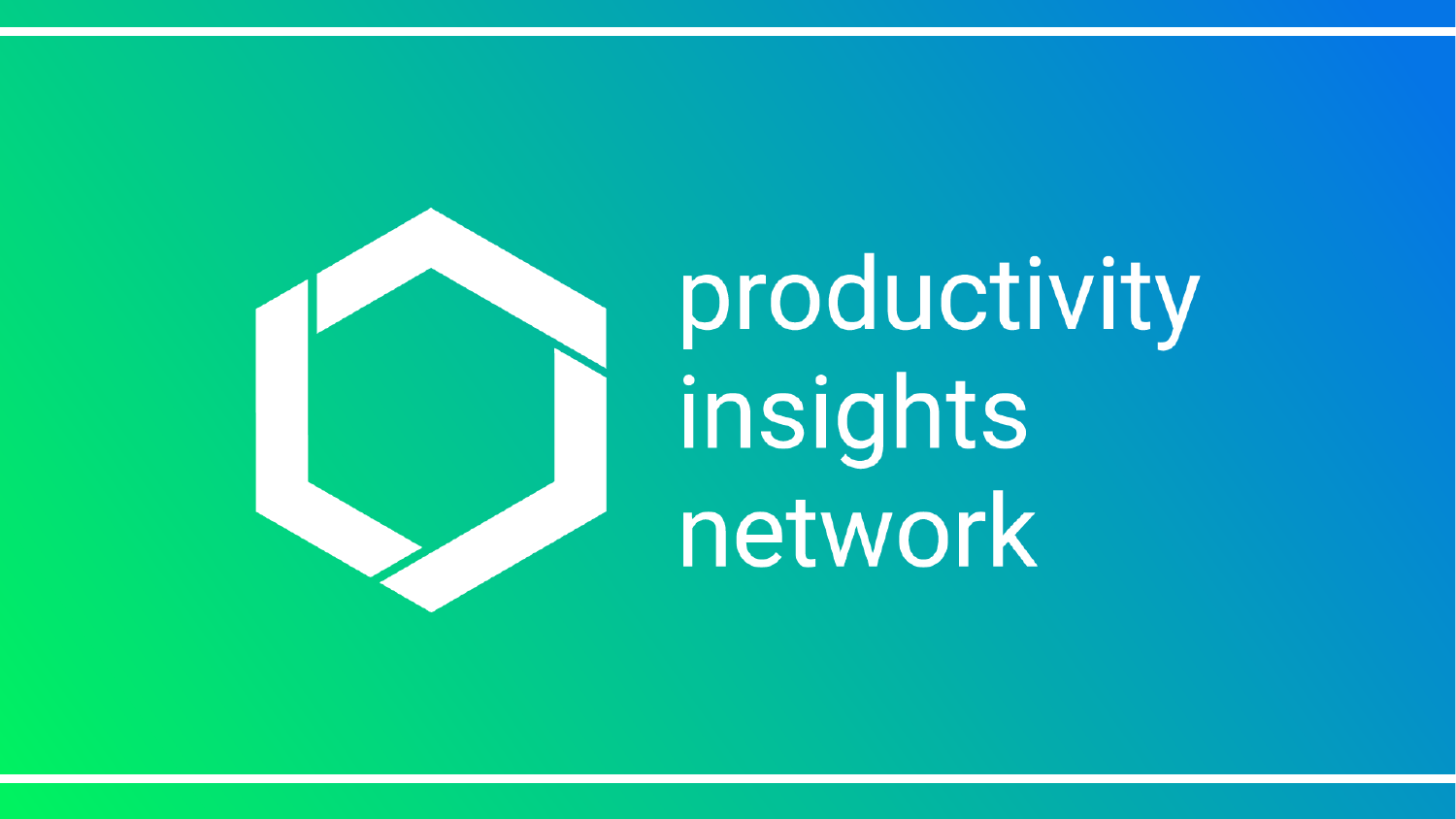



# **Firm financing and investment in a low interest rate environment**

John Evemy (York), Craig Berry (MMU) and Edward Yates (Sheffield) 14th September 2020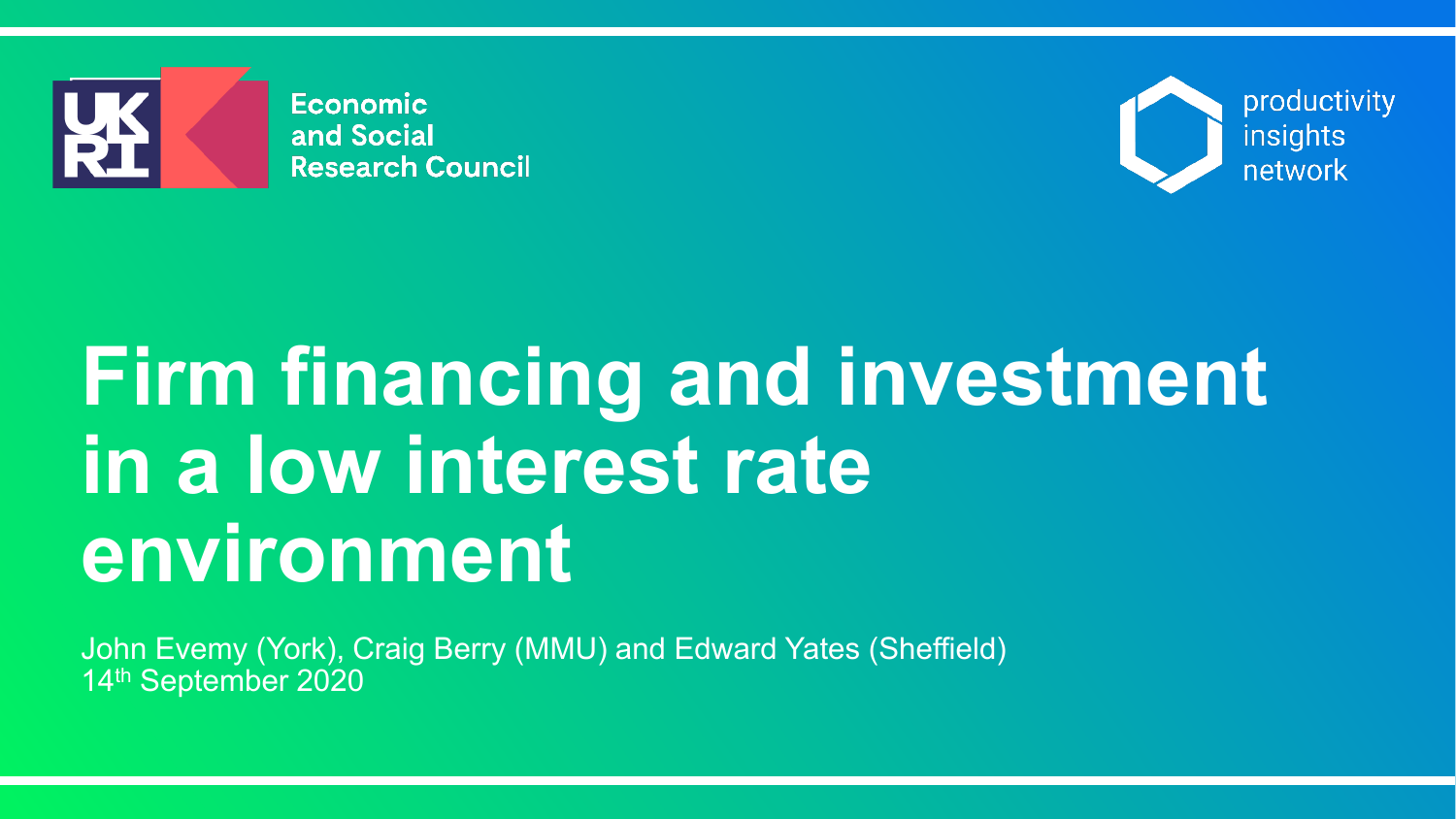## **Overview**

- Exploratory study on how monetary policy shaped firm funding and investment decisions in 2012-2016.
	- How do firm funding decisions (and thus low interest rates) shape investment decisions in terms of productivity?
- 1. Sample & Approach
- 2. Result 1 Market & Bank finance funds expansionary but not productivity enhancing investment
- 3. Result 2 Investment strategies drive financing decisions
- 4. Policy implications



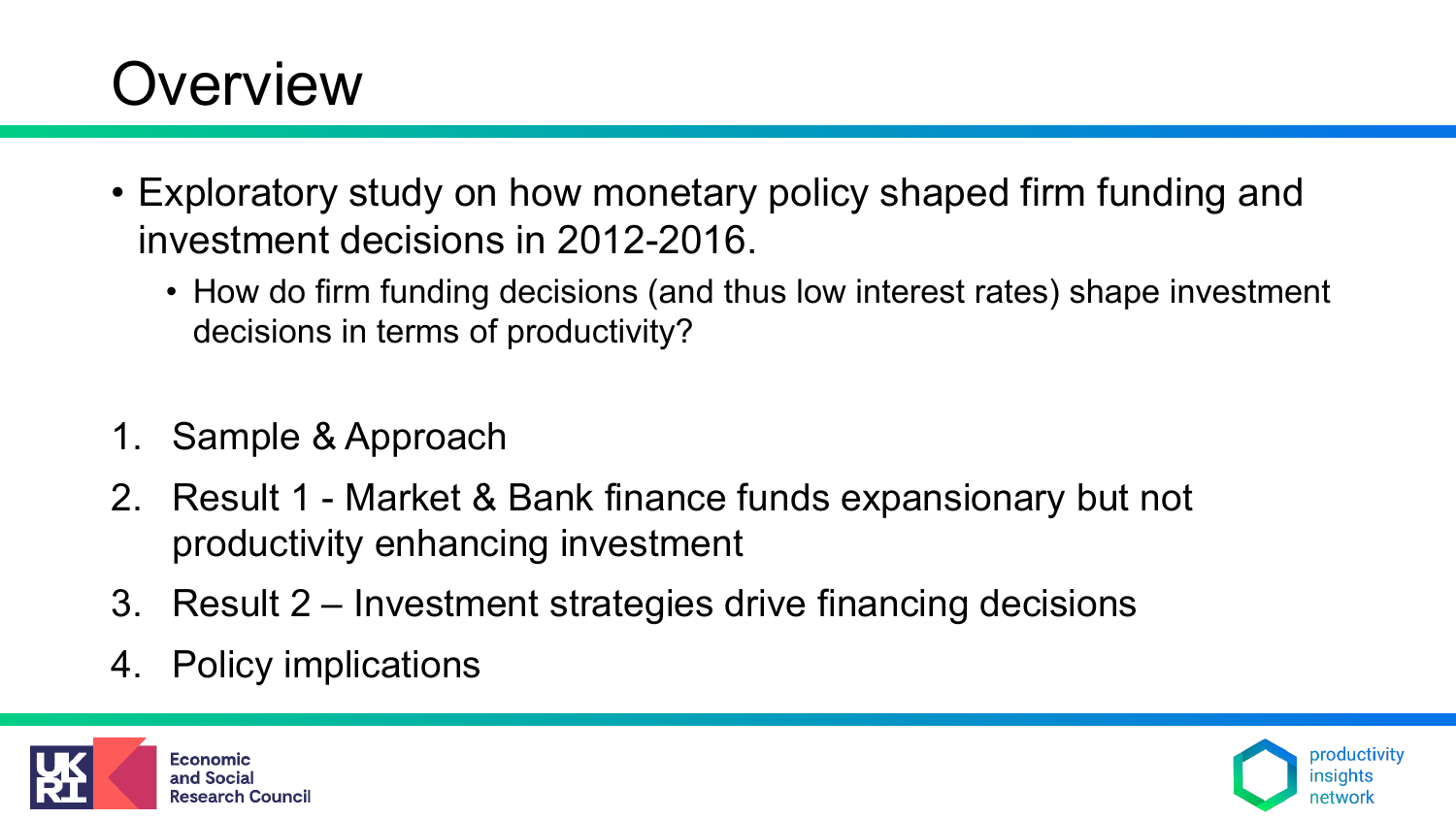# Sample & Approach

Funding Ratios: Food and Beverage





### Analysis of eight FTSE250 firms from two sectors from 2012 to 2016

- Identify investment strategies (Expanded / Enhanced production)
- Map firm funding decisions / response to monetary policy

### Based on qualitative analysis of

- Annual reports
- Interviews and correspondence with directors

### Selected using a "most different" approach to

- Sector capital intensity
- Average firm funding position



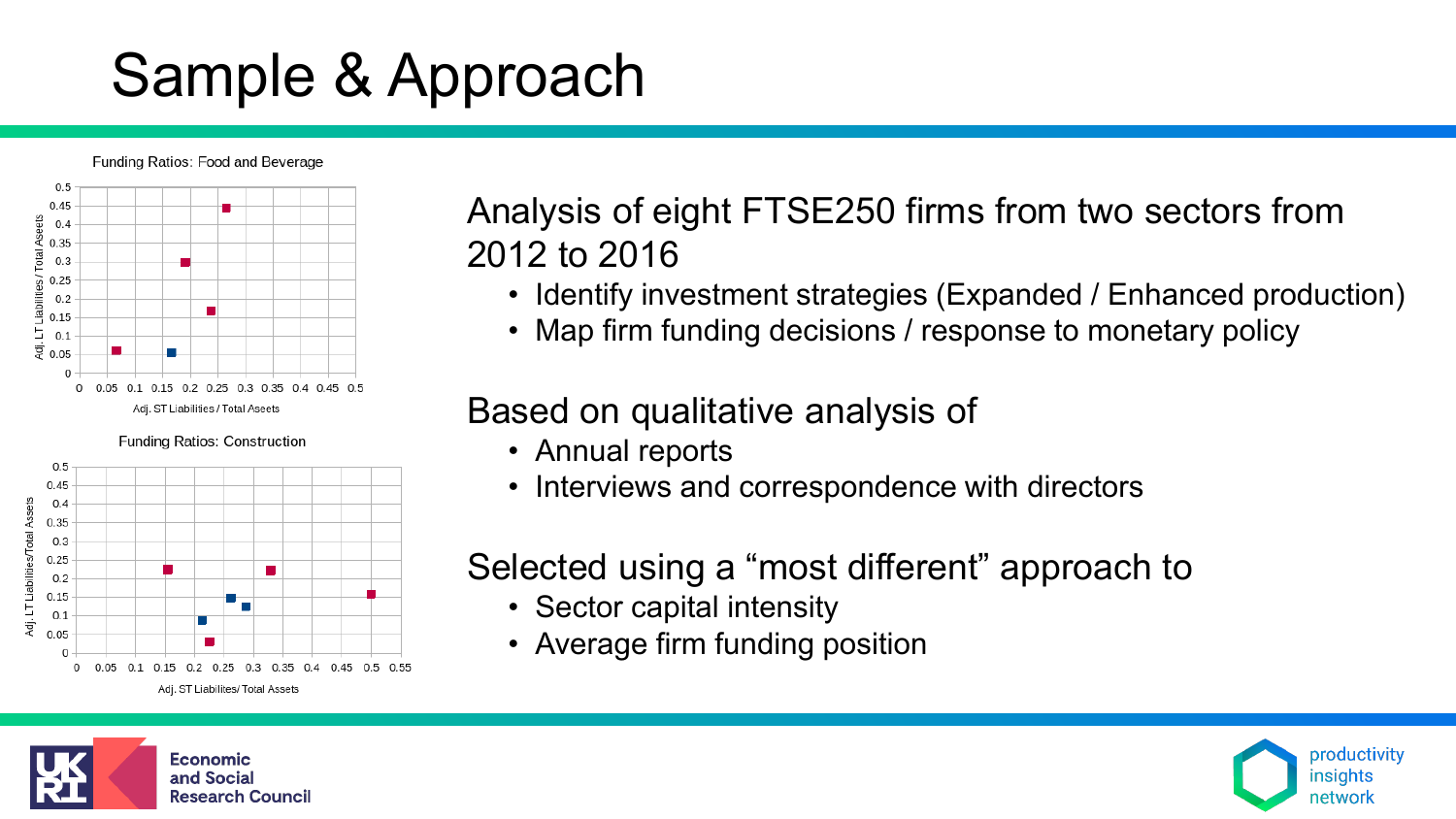# Funding Strategy and Investment

- Scalar, low margin firms tend to fund operations through short term liabilities
- Productivity enhancing firms tend to fund operations trough longer term labilities.
- The exception is equity funded firms which are a 'very much masters of their own destiny' (Director, F&B Firm)

|         | "Equity"                           | LT Funding                  | Mixed                              | <b>ST Funding</b> |
|---------|------------------------------------|-----------------------------|------------------------------------|-------------------|
| F&B     | <b>Expanded</b><br><b>Enhanced</b> | Enhanced                    | <b>Enhanced</b><br><b>Expanded</b> | <b>Expanded</b>   |
| Constr. | <b>Expanded</b><br><b>Enhanced</b> | Enhanced<br><b>Expanded</b> | <b>Expanded</b><br><b>Enhanced</b> | <b>Expanded</b>   |



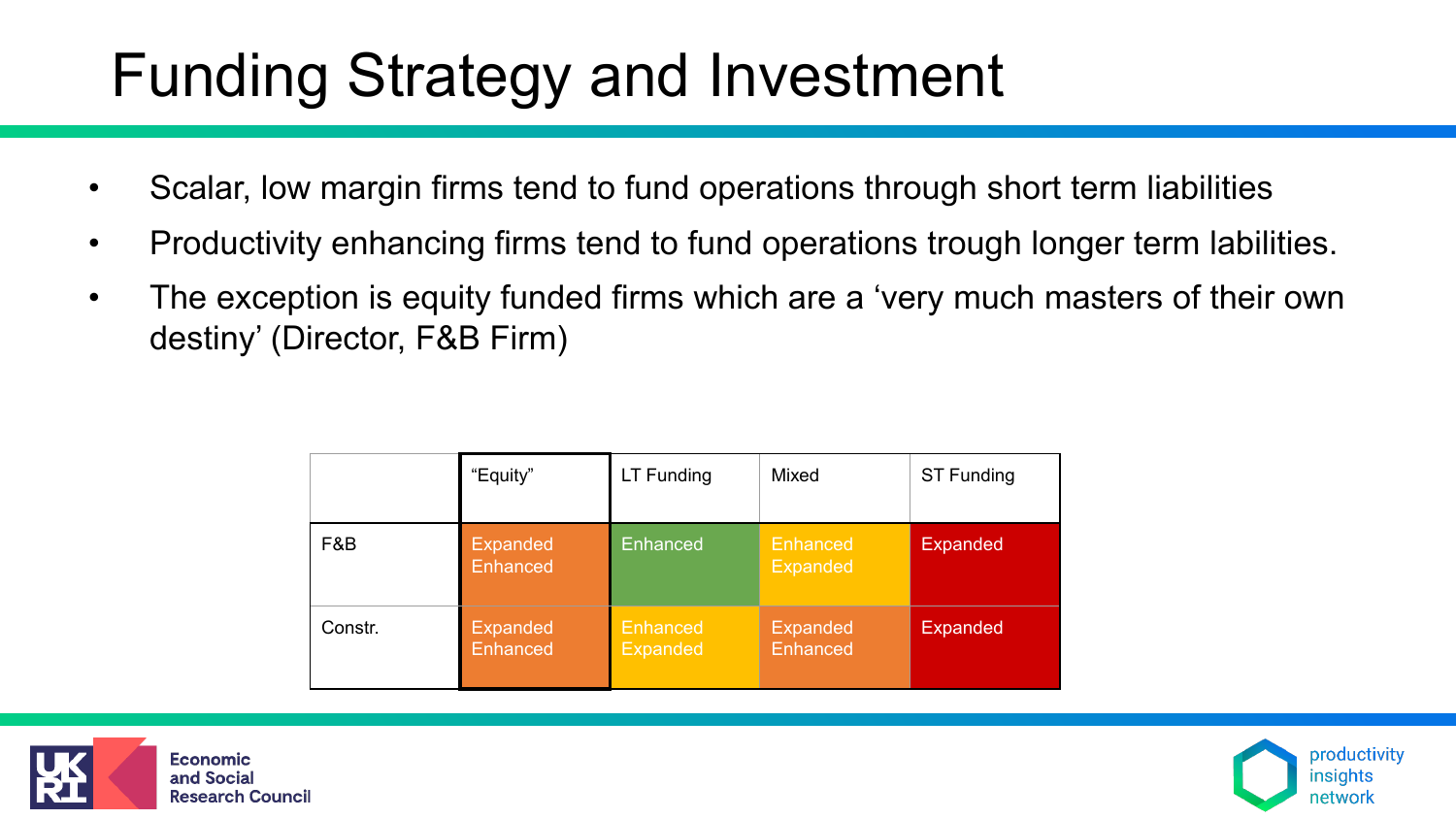### Response to low interest rates

- Firm funding decisions were mixed.
- Operational cashflow was the main source of investment funding
	- But this varied significantly between firms
- 5 firms chose to raise fresh long term debt
	- Primarily through US Private Placement Notes
	- Either to invest in expanded production or lengthen debt terms
- 3 chose to "divest to reinvest" (Director, F&B firm)
- 2 issued new stock
	- Either to fund an acquisitions or deleverage
- 1 borrowed short term to cover a cashflow shortfall

Importantly, underlying funding strategies did not appear to directly shape firm responses to interest rates.

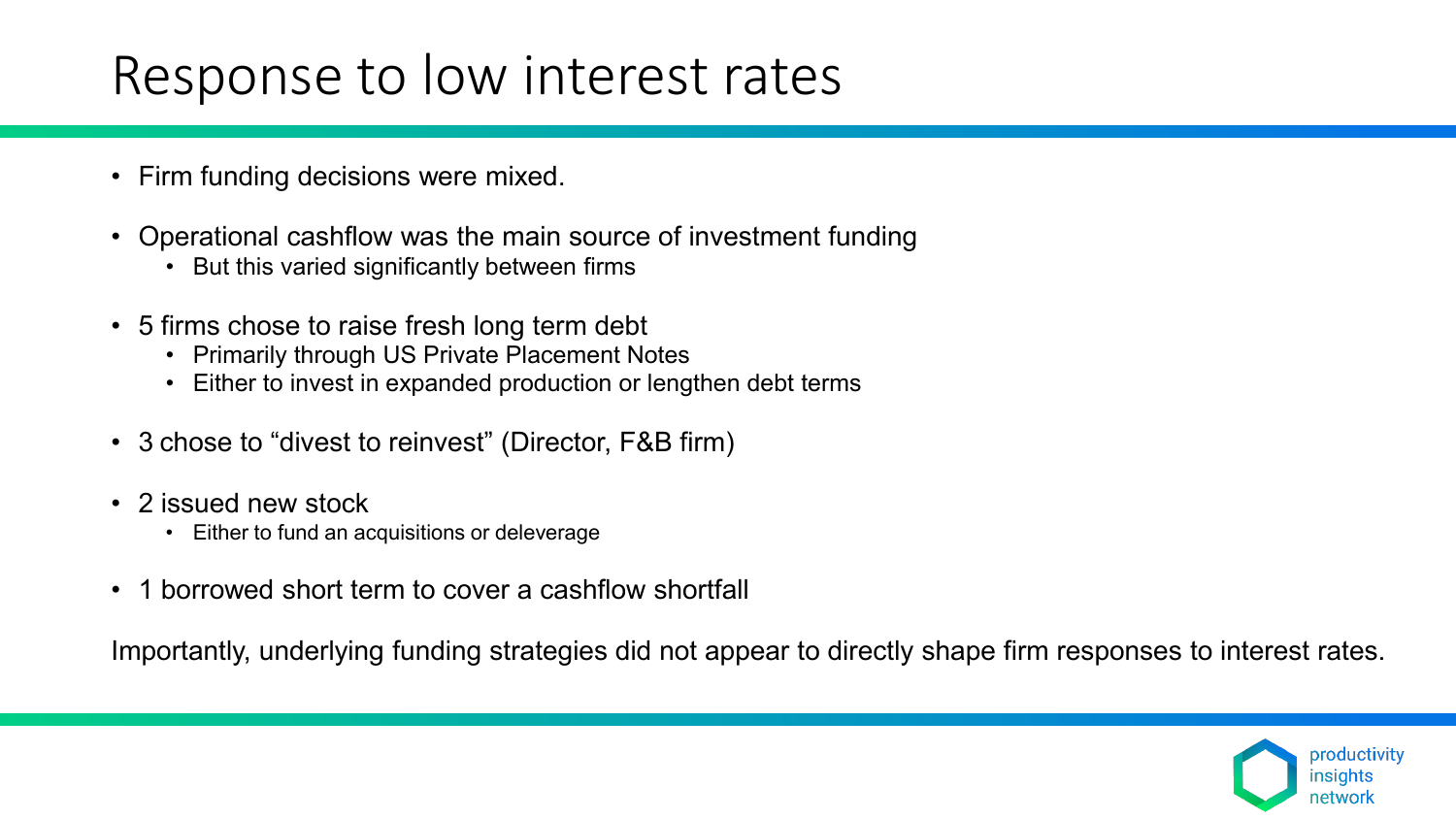### Investment Strategies and Funding Decisions

#### **Productivity focussed firms**

- Deleveraged
- Refinanced existing debt at longer terms
- 'Divest to Reinvest'

#### **Expansion focussed firms**

- Refinance existing debt at longer terms
- Used low long term borrowing and capital costs to invest in
	- Acquisition of other firms
	- New facilities / sites

Low interest rates directly facilitated scalar, often lower margin, investments and acquisitions but did not directly facilitate productivity enhancing investment

|                                                                        | Food & Beverage    | Construction               |  |
|------------------------------------------------------------------------|--------------------|----------------------------|--|
| <b>Enhanced Production</b>                                             | Cashflow           | Cashflow                   |  |
|                                                                        | <b>Divestment</b>  | <b>Divestment</b>          |  |
| <b>Expansionary</b>                                                    | Cashflow           | Cashflow                   |  |
| <b>Enhancement</b><br>(Expansion with a strong                         | <b>Divestment</b>  | <b>Stock Issue</b>         |  |
| focus on productivity gains)                                           | <b>Stock Issue</b> | Long Term Debt             |  |
| <b>Enhanced Expansion</b>                                              | Cashflow           | Cashflow                   |  |
| (Expanded Production with<br>a limited focus on<br>productivity gains) | Long Term Debt     | Long Term Debt             |  |
| <b>Expanded Production</b>                                             | Cashflow           | Cashflow                   |  |
|                                                                        | Long Term Debt     | Long & Short Term<br>Debt  |  |
|                                                                        |                    | Stock Issue /<br>Placement |  |

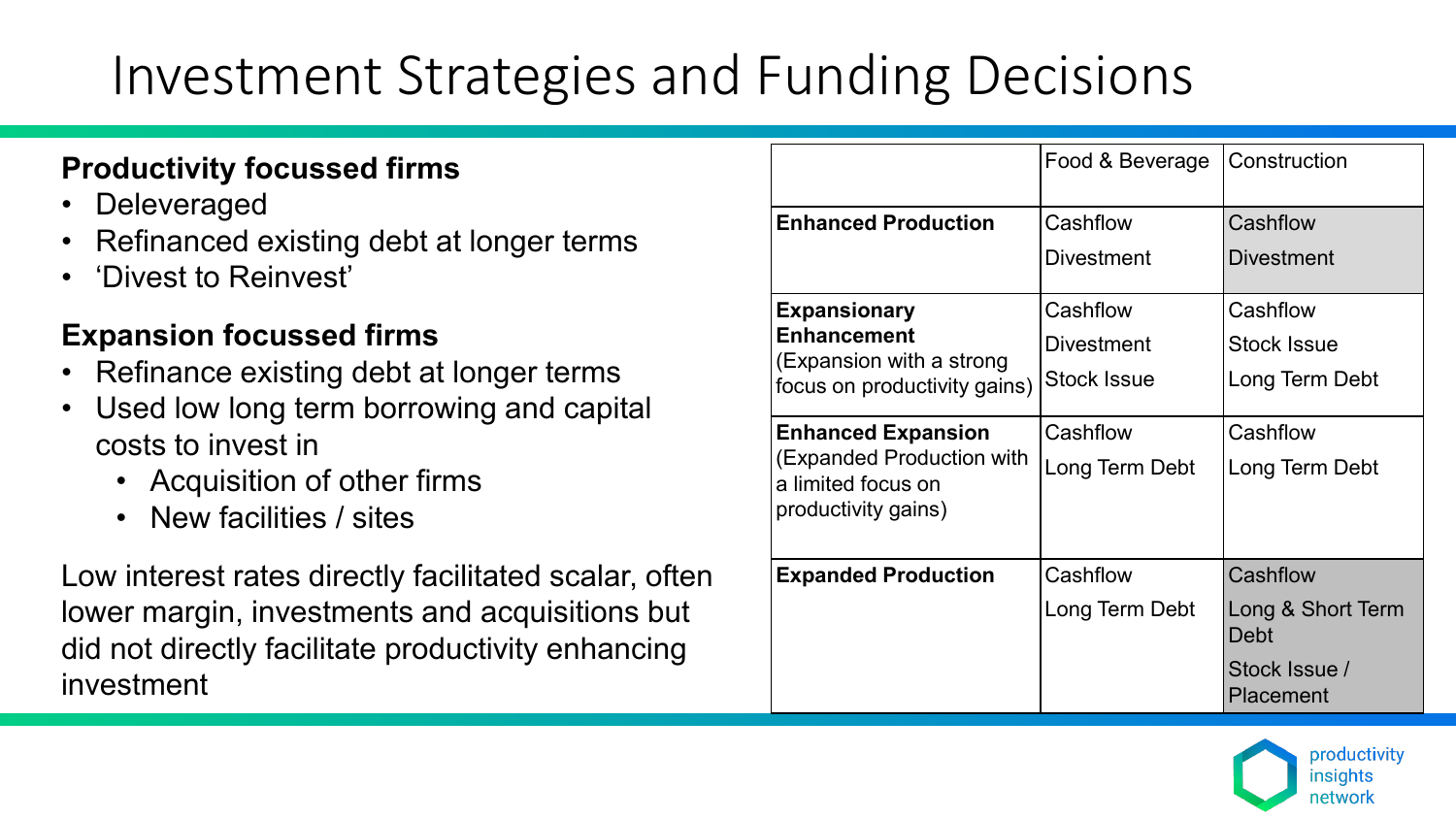### Investor expectations and Scale

Investment strategies that drive funding decisions

- External finance is linked to expanded production not enhanced production
- Two reasons
	- Shareholder expectations
		- Productivity enhancing investment is "business as usual" and difficult to quantify and so should be funded from internal cash flow
		- Expanded investments are exceptional and so can be funded from fresh capital
	- Scale
		- Productivity enhancement tends to be incremental and so does not require as much external funding
		- Expanded production tends to be large single expenditures

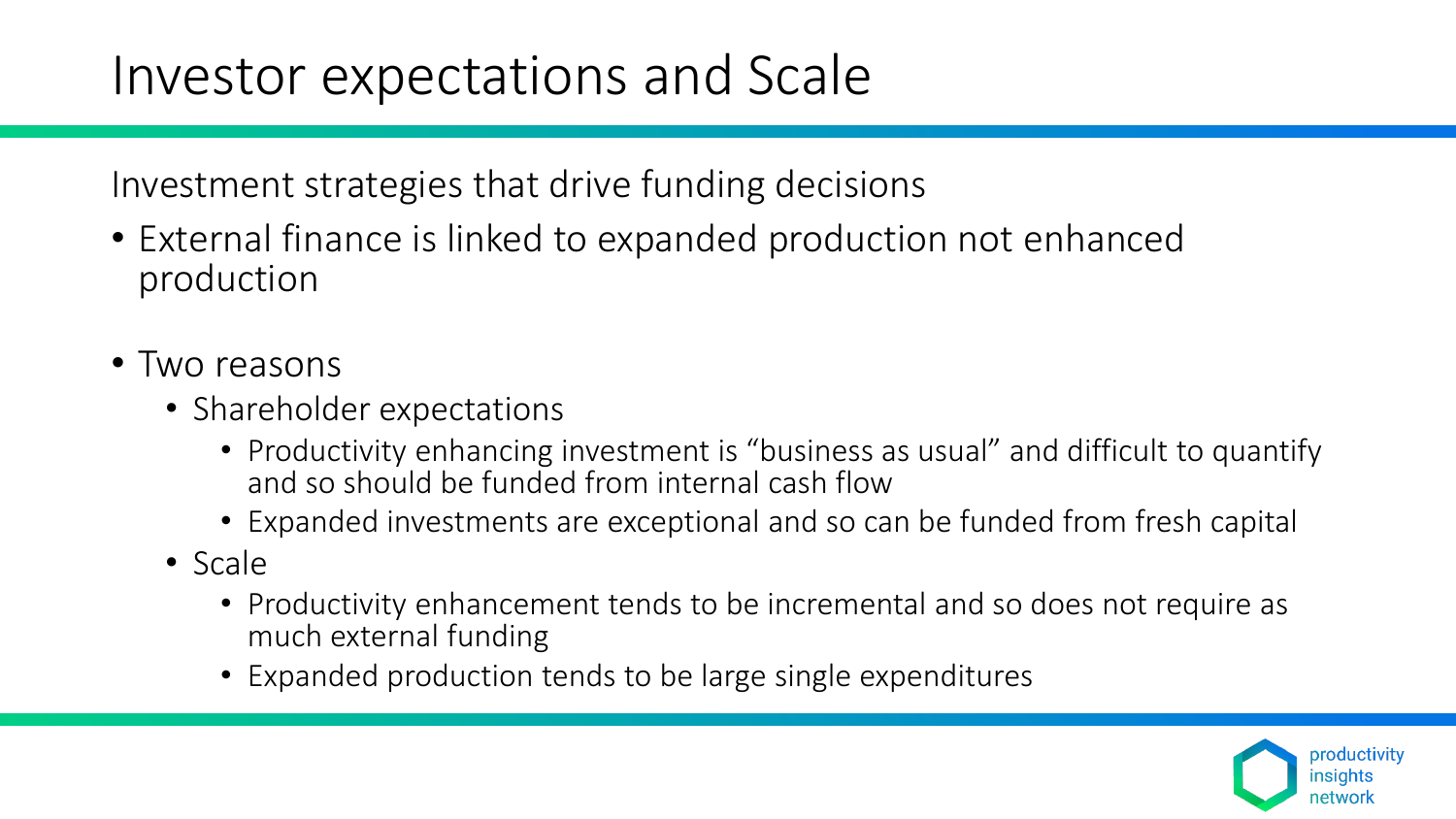

'I believe that what differentiates investments funded from external finance [loan or capital raise] from those that are funded by retained profit can be very crudely summarised as :-

[1] the nature of the investment; is it "step change/inorganic" or "business as usual", and

[2] the financial scale of the investment and the consequent pressure on liquidity.

Essentially, significant capital projects and/or major M&A are more likely to be funded externally, whereas optimising existing operational efficiency and effectiveness will, and should be, supported by retained profits and/or budgeted spend that sits within the annual business plan.'

(Personal correspondence, Director, Food and Beverage)

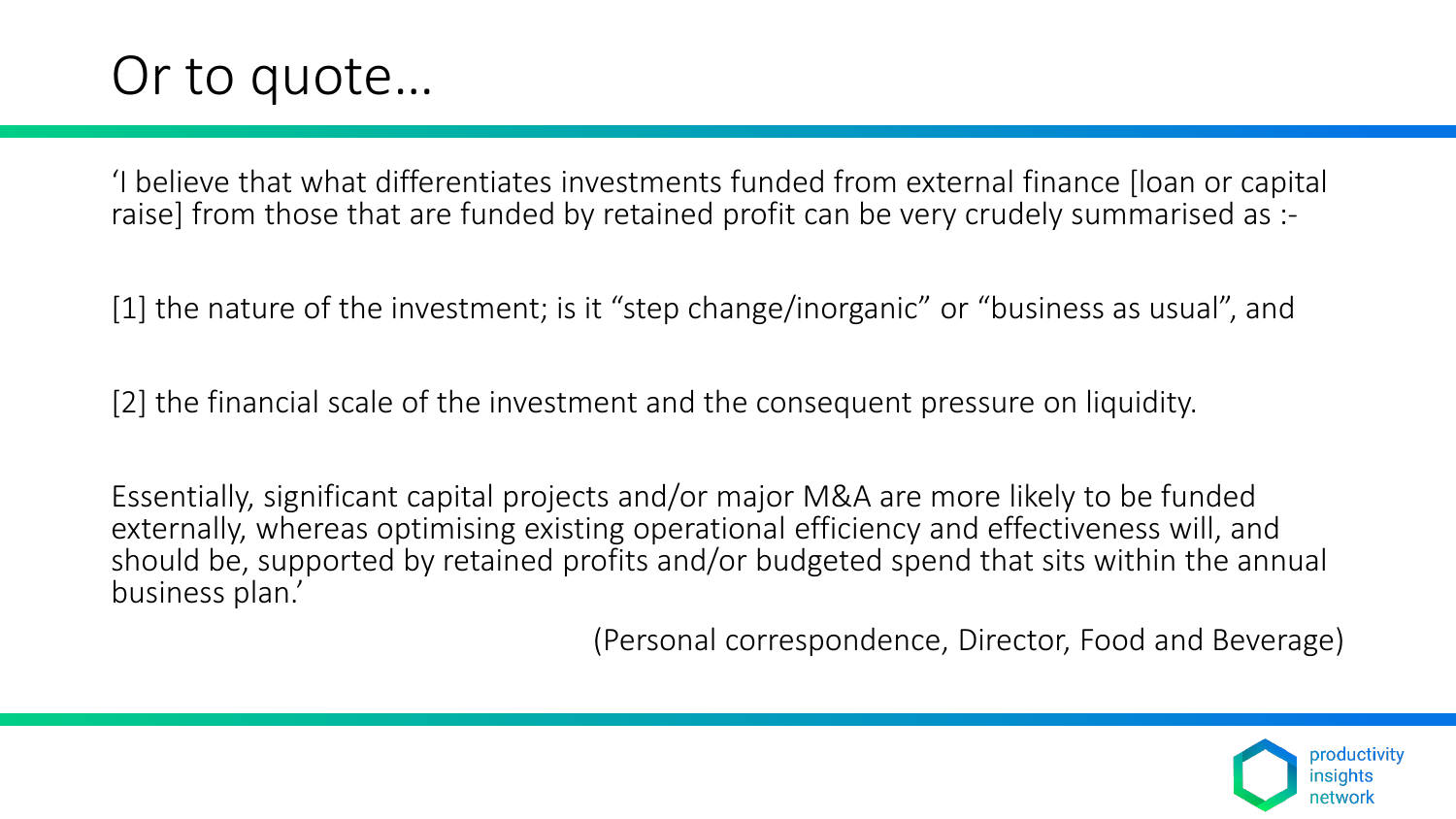# **A MODEL**





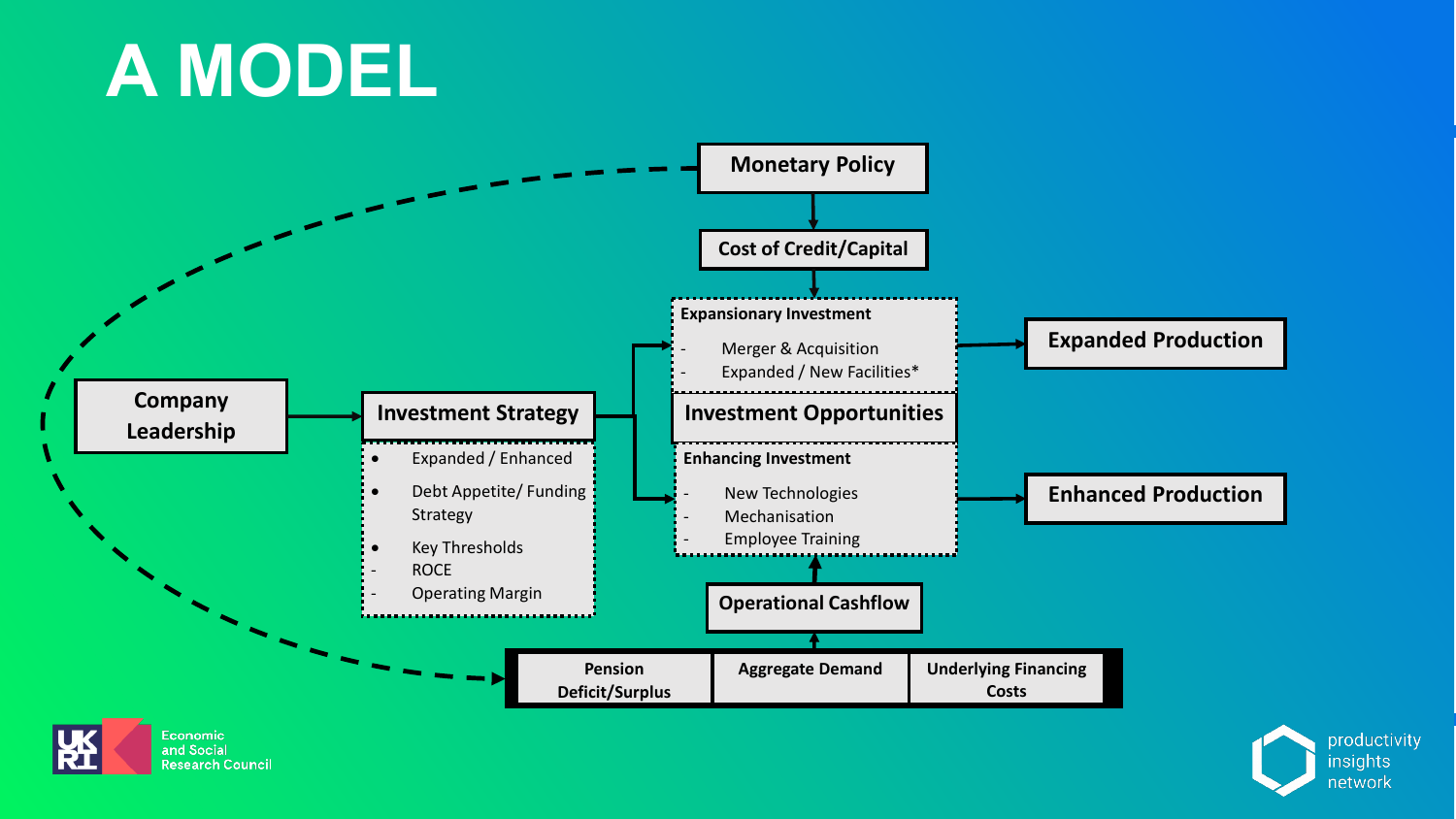Two key findings from this study:

- 1. Extraordinary monetary policy directly incentivises expansionary and indirectly incentivises productivity enchaining investment
- 2. Short term, low margin firms tend to be more expansionary

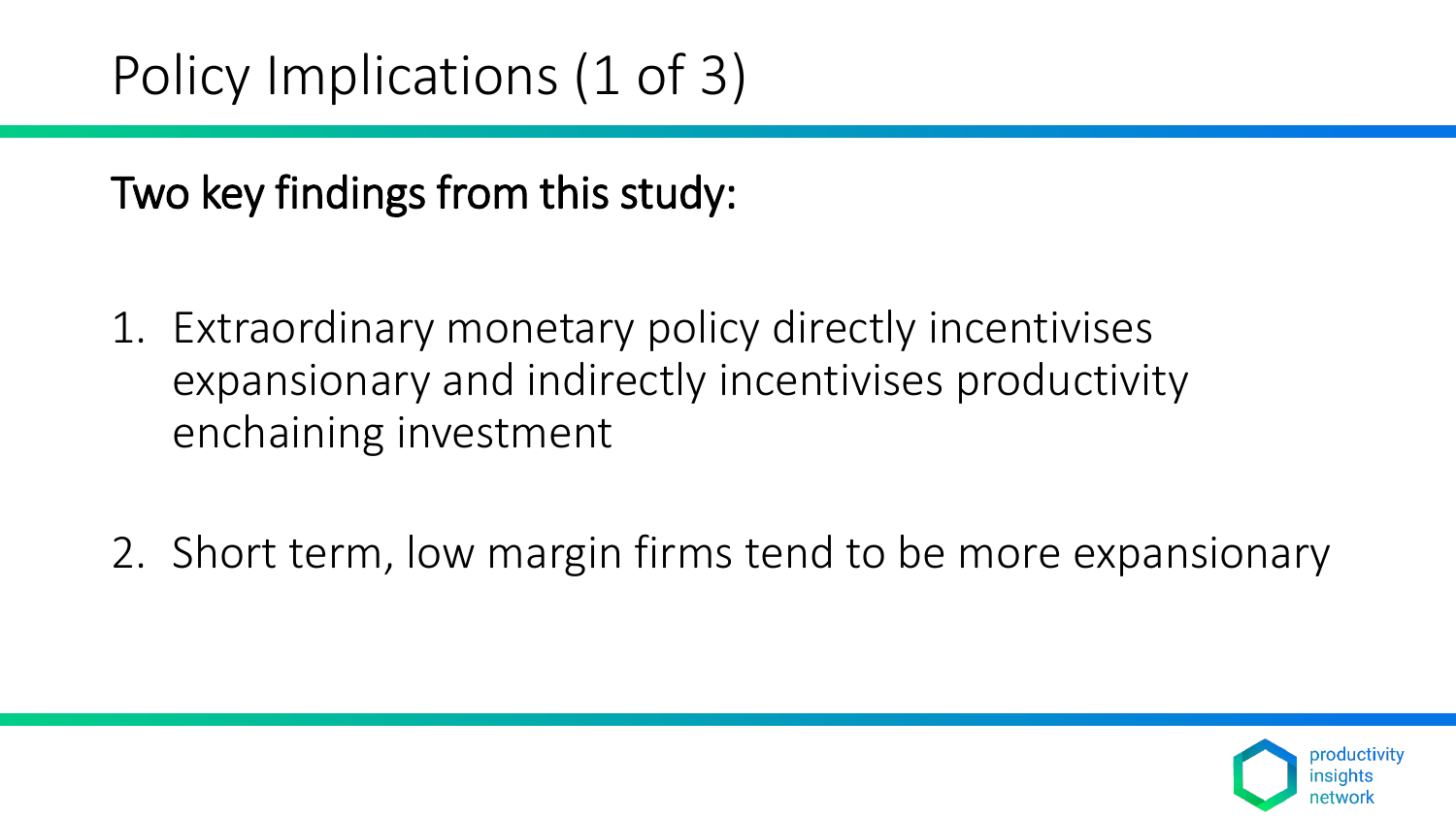## Policy Implications (2 of 3)

### Our findings imply:

- The use of monetary policy to drive economic activity post-2009 may have contributed to the productivity crisis
- Targeted credit policies limited in their ability to provide policy solutions
- Productivity gains are more likely to come from policies that improve cashflow rather than reducing credit costs
	- Directly supporting demand in the economy firms want to be more productive, but only if funded from revenue not debt; or
	- Industrial policy grants/subsidies (i.e. cash income) may be a more reliable way of producing enhanced production strategies